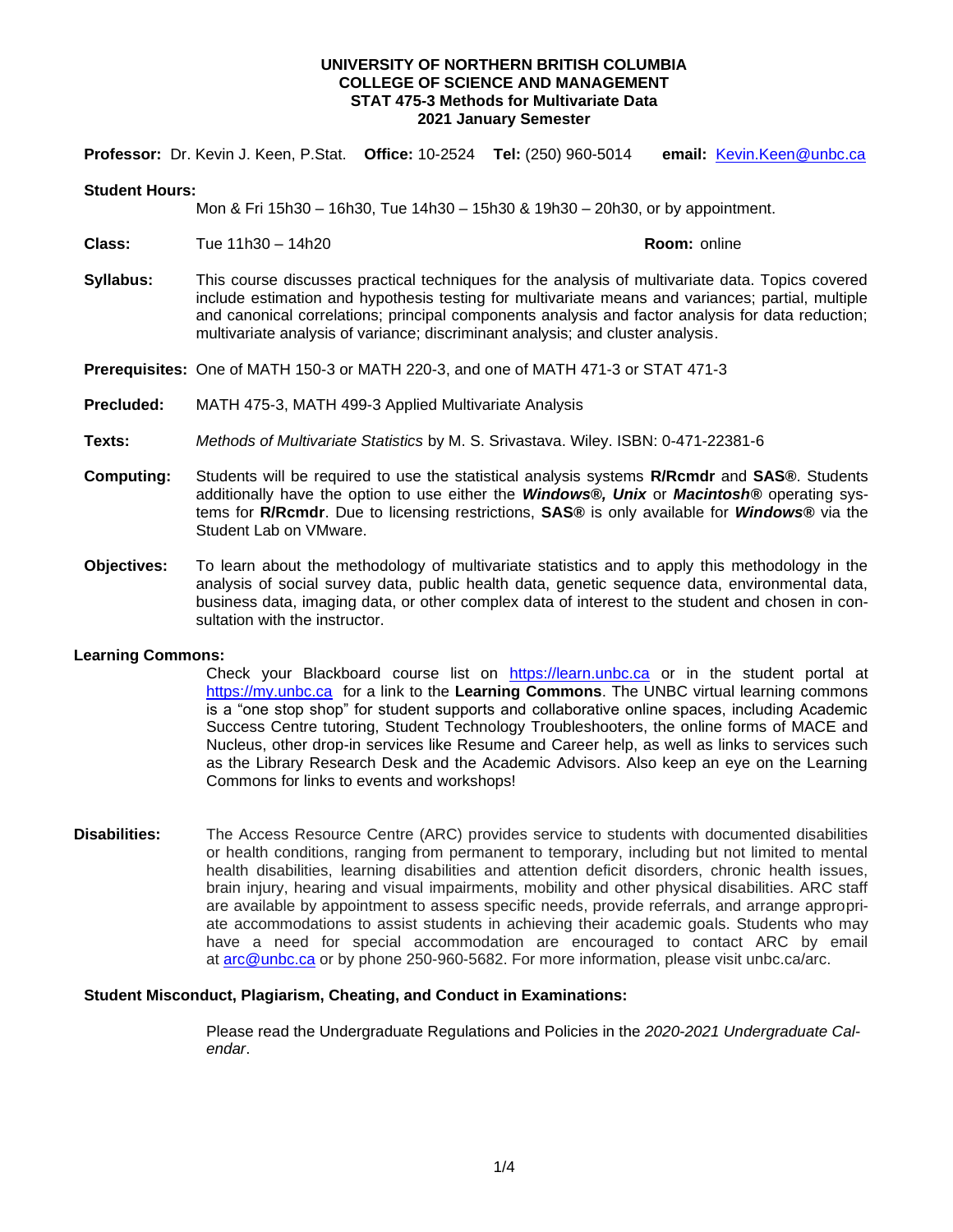# **Evaluation:**

| <b>Tri-Council Human Ethics Policy Tutorial</b> | 5%   |
|-------------------------------------------------|------|
| Assignments                                     | 25%  |
| Final Project Proposal (oral presentation)      | 10%  |
| Final Project Proposal (written proposal)       | 10%  |
| Final Project (oral presentation)               | 10%  |
| Final Project (written report)                  | 40%  |
|                                                 | 100% |

**Grades:** 

|  | <b>A+</b> 90 – 100% <b>B+</b> 77 – 79.9% <b>C+</b> 67 – 69.9% <b>D+</b> 57 – 59.9% |  |  |  |  |                     |
|--|------------------------------------------------------------------------------------|--|--|--|--|---------------------|
|  | <b>A</b> 85-89.9% <b>B</b> 73-76.9% <b>C</b> 63-66.9% <b>D</b> 53-56.9%            |  |  |  |  |                     |
|  | <b>A-</b> 80-84.9% <b>B-</b> 70-72.9% <b>C-</b> 60-62.9% <b>D-</b> 50-52.9%        |  |  |  |  |                     |
|  |                                                                                    |  |  |  |  | <b>F</b> $0-49.9\%$ |

Please check the last day to add/drop January semester courses without financial penalty and the last day to change January semester courses from audit to credit and from credit to audit. Also check the last day to withdraw with a 50% tuition refund and without academic penalty.

# **Tri-Council Human Ethics Policy Tutorial:**

Because it is anticipated that students will be analyzing data obtained from human participants in clinical trials or observational studies, all students are required to complete the online Tri-Council Human Ethics Policy (TCPS) 2 Tutorial Course on Research Ethics (CORE) and supply proof of successful completion. This requirement is regardless of whether the data used in the course is available to the public and downloadable over the internet from government agencies or from collections of previously published data held at postsecondary institutions or government agencies.

### **Assignments:**

- 1. Students have the opportunity to optionally work on assignments in small groups to develop proficiency with the chosen software packages in a collaborative setting with fellow students and the instructor.
- 2. In consultation with the instructor, groups of students can choose data to be analyzed in the assignments where possible. The same data can analyzed in different assignments.
- 3. Students are encouraged to work together during the computer laboratory sessions during course time.
- 4. Unless instructions are otherwise, you are expected to hand in individual assignments. If you have worked out the solutions with other students, you must write it up on your own and acknowledge all sources, inclusive of other students, instructors, and UNBC staff, to avoid plagiarism. If using the internet; provide the full webpage reference. If using another book; cite page numbers used. Please note that rules for homework may be different in your other courses.
- 5. Except for medical or compassionate reasons, late assignments will receive a mark of zero. The final mark for assignments will be based solely on assignments for which marks are recorded and will not include missed assignments that are excused for medical or compassionate reasons.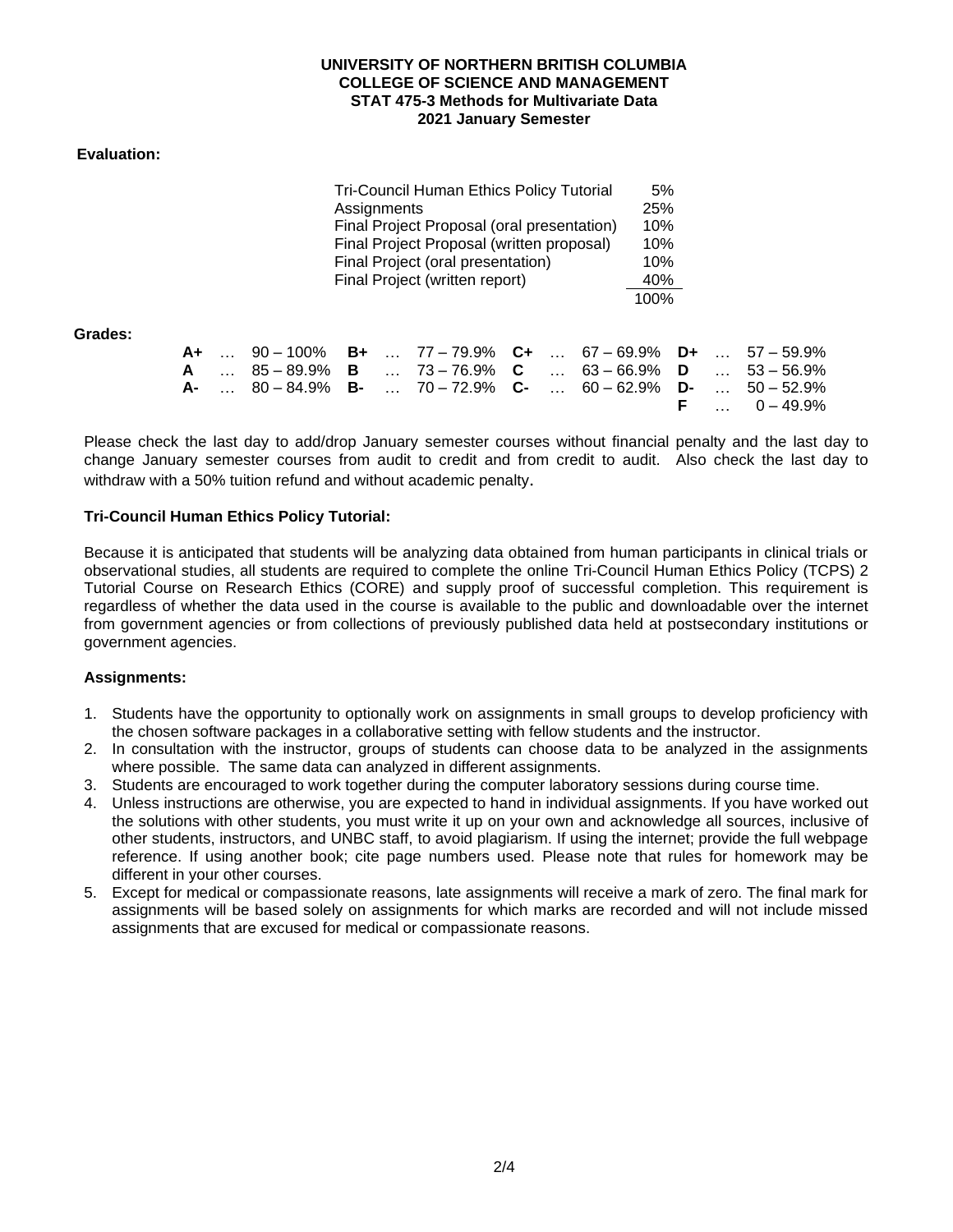# **Final Project Proposal Oral Presentation and Written Report:**

- 1. The purpose of the oral presentation is to give students the opportunity to develop and exercise oral presentation skills in a formal scientific setting.
- 2. The oral presentation is to be of 10 minutes duration followed by a 5-minute question period from the audience.
- 3. Students can prepare a traditional "chalk and talk" lecture using an online whiteboard or develop a LaTex or Powerpoint® presentation: the choice is theirs.
- 4. The final project is to be chosen by students in consultation with the instructor.
- 5. Students are required to plan for a one-hour meeting with the instructor at least 7 days in advance of the oral presentation to discuss their final project. The meeting may not necessarily require a full hour.
- 6. The written proposal is due the day of the oral presentations on Tuesday 2 March 2021.
- 7. The written proposal will discuss the final project, the software chosen for the analysis, any data sets to be analyzed and their limitations, the justification for methodological approach, and a consideration of possible obstacles and difficulties anticipated.
- 8. Except for medical or compassionate reasons, a missed oral presentation will receive a mark of zero.
- 9. Except for medical or compassionate reasons, a late written report will receive a mark of zero.

# **Final Project Oral Presentation and Written Report:**

- 1. The final project is to involve the application of multivariate methods to analyze data or the development of a novel multivariate method.
- 2. Note: any computer software developed by a student for evaluation in the course is the property of the student according to UNBC intellectual property regulations.
- 3. The choice of final project is to be determined in consultation with the instructor.
- 4. Stipulations for the written report of the final project are as follows.
	- a) The written portion of the final project is worth 40% of the final grade.
	- b) The report is to be submitted at the end of the last class Tuesday 13 April 2021.
	- c) Except for medical or compassionate reasons which must be documented, written reports submitted late will receive a mark of zero.
- 5. Stipulations for oral presentation of the final project are as follows.
	- a) The oral presentation is worth 10% of the final grade.
	- b) Oral presentations will be during the last class on Tuesday 13 April 2021.
	- c) The time period for the oral presentation will be randomly assigned at the start of the last class.
	- d) The duration of the presentation is to be 20 minutes followed by a 5-minute question period from the audience.
	- e) The presentation is to be done by prepared overhead transparencies or a Powerpoint® presentation.
	- f) Except for medical or compassionate reasons which must be documented, missed oral presentations will receive a mark of zero.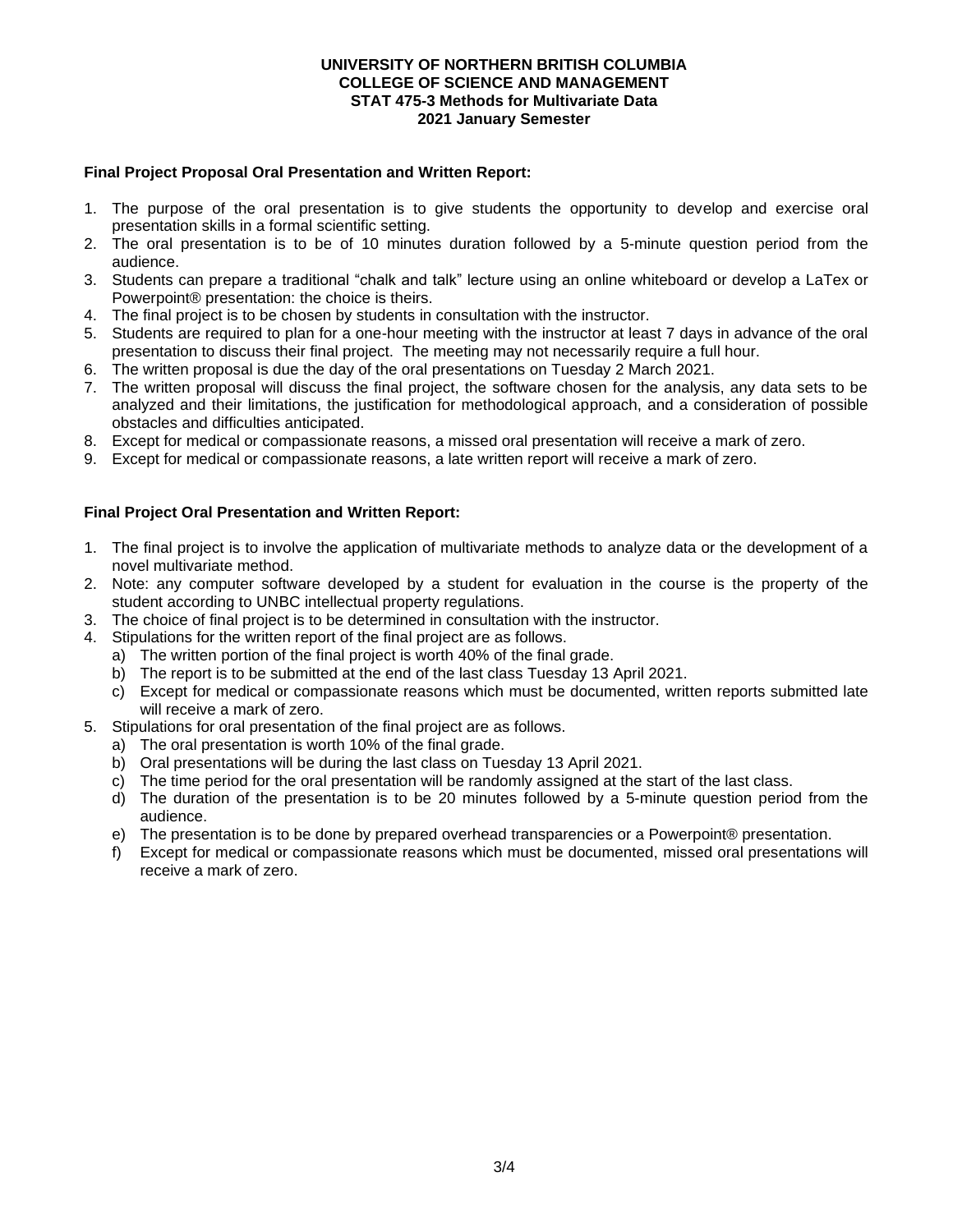**Tentative list of topics and activities:** (Will be adjusted as necessary.)

| Week           | <b>Format</b>                       | <b>Classes</b> | <b>Topics</b>                                                                                                                                                                                           |
|----------------|-------------------------------------|----------------|---------------------------------------------------------------------------------------------------------------------------------------------------------------------------------------------------------|
| 1              | Lecture/Laboratory                  | Tue 12 Jan     | Discussion of course organization.<br>Begin online tutorial on the Tri-Council Policy Statement:<br><b>Ethical Conduct For Research involving Humans</b><br>Review of Vectors and Matrices (Appendix A) |
| $\overline{2}$ | Lecture/Laboratory                  | Tue 19 Jan     | <b>Chapter 2 Multivariate Normal Distributions</b><br>Chapter 3 Outliers Detection and Normality Check<br>Chapter 4 Inference on Location-Hotelling's T <sup>2</sup>                                    |
| 3              | Lecture/Laboratory                  | Tue 26 Jan     | Chapter 4 cont'd<br>Chapter 6 Multivariate Analysis of Variance<br><b>Assignment 1 Due</b>                                                                                                              |
| 4              | Lecture/Laboratory                  | Tue 2 Feb      | Chapter 8 Classification and Discrimination<br><b>Assignment 2 Due</b>                                                                                                                                  |
| 5              | Lecture/Laboratory                  | Tue 9 Feb      | <b>Chapter 11 Principal Component Analysis</b><br><b>Assignment 3 Due</b>                                                                                                                               |
|                | <b>No Classes</b>                   | $15 - 19$ Feb  | <b>Mid-Semester Break</b>                                                                                                                                                                               |
| 6              | Lecture/Laboratory                  | Tue 23 Feb     | Chapter 12 Factor Analysis                                                                                                                                                                              |
| $\overline{7}$ | Presentations<br>Lecture/Laboratory | Tue 2 Mar      | <b>Final Project Proposal Oral Presentations</b><br>Cluster Analysis (Instructor's notes)                                                                                                               |
| 8              | Lecture/Laboratory                  | Tue 9 Mar      | Chapter 13 Inference on Covariance Matrices<br><b>Assignment 4 Due</b>                                                                                                                                  |
| 9              | Lecture/Laboratory                  | Tue 16 Mar     | <b>Chapter 14 Correlations</b>                                                                                                                                                                          |
| 10             | Laboratory                          | Tue 23 Mar     | Instructor-supervised final project computer laboratory<br><b>Assignment 5 Due</b>                                                                                                                      |
| 11             | Laboratory                          | Tue 30 Mar     | Instructor-supervised final project computer laboratory                                                                                                                                                 |
| 12             | Laboratory                          | Tue 6 Apr      | Instructor-supervised final project computer laboratory                                                                                                                                                 |
| 13             | Presentations                       | Tue 13 Apr     | <b>Final Project Oral Presentations</b>                                                                                                                                                                 |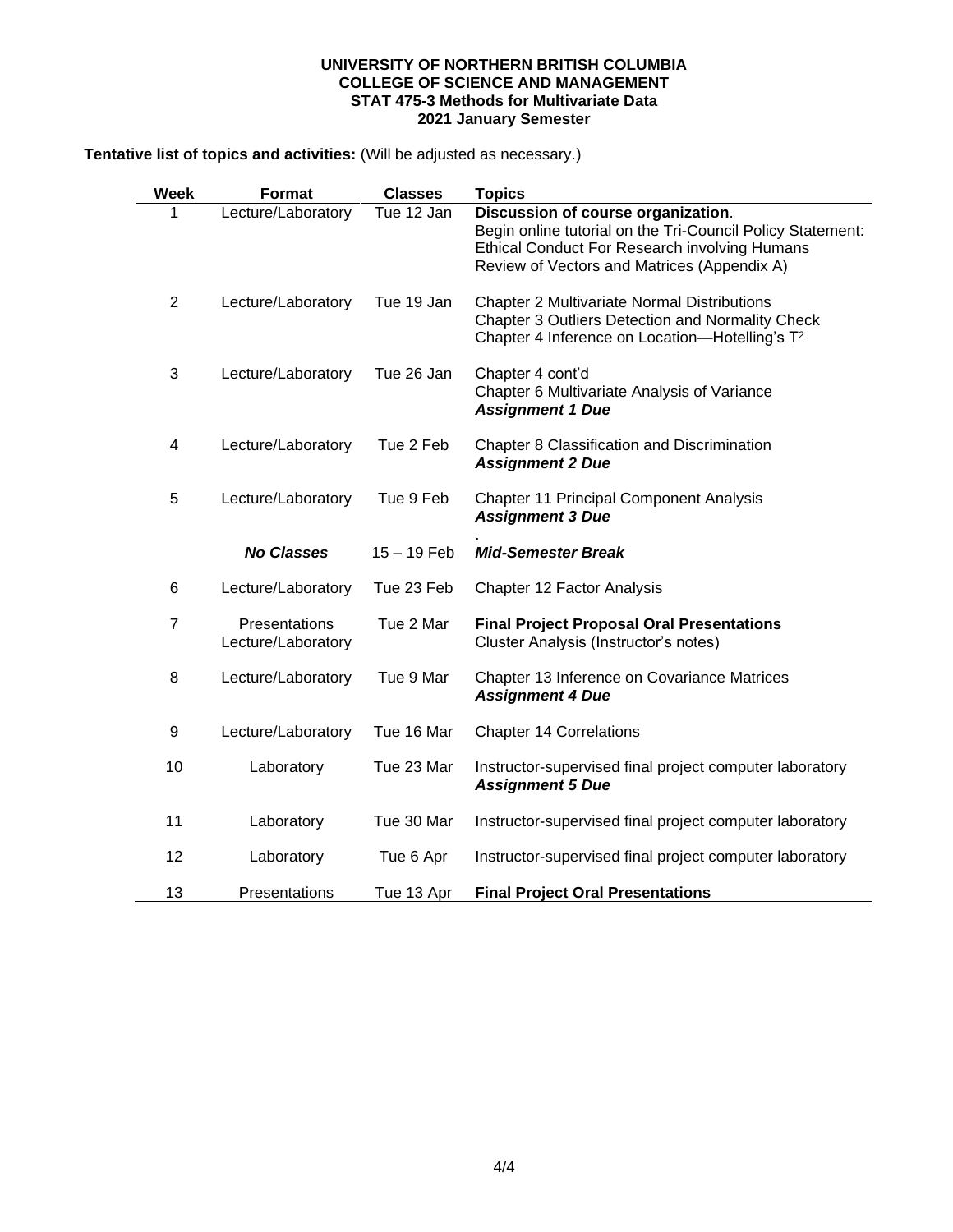**Professor:** Dr. Kevin J. Keen, P.Stat. **Office:** 10-2524 **Tel:** (250) 960-5014 **email:** [Kevin.Keen@unbc.ca](mailto:Kevin.Keen@unbc.ca)

#### **Student Hours:**

Mon & Fri 15h30 – 16h30, Tue 14h30 – 15h30 & 19h30 – 20h30, or by appointment.

**Class:** Tue 11h30 – 14h20 **Room:** online

- **Syllabus:** This course discusses practical techniques for the analysis of multivariate data. Topics covered include estimation and hypothesis testing for multivariate means and variances; partial, multiple and canonical correlations; principal components analysis and factor analysis for data reduction; multivariate analysis of variance; discriminant analysis; and cluster analysis.
- **Precluded:** MATH 475-3, MATH 499-3 Applied Multivariate Analysis, MATH 675-5, STAT 475-3
- **Texts:** *Methods of Multivariate Statistics* by M. S. Srivastava. Wiley. ISBN: 0-471-22381-6
- **Computing:** Students will be required to use the statistical analysis systems **R/Rcmdr** and **SAS®**. Students additionally have the option to use either the *Windows®, Unix* or *Macintosh®* operating systems for **R/Rcmdr**. Due to licensing restrictions, **SAS®** is only available for *Windows®* via the Student Lab on VMware.
- **Objectives:** To learn about the methodology of multivariate statistics and to apply this methodology in the analysis of social survey data, public health data, genetic sequence data, environmental data, business data, imaging data, or other complex data of interest to the student and chosen in consultation with the instructor.

### **Learning Commons:**

Check your Blackboard course list on [https://learn.unbc.ca](https://learn.unbc.ca/) or in the student portal at [https://my.unbc.ca](https://my.unbc.ca/) for a link to the **Learning Commons**. The UNBC virtual learning commons is a "one stop shop" for student supports and collaborative online spaces, including Academic Success Centre tutoring, Student Technology Troubleshooters, the online forms of MACE and Nucleus, other drop-in services like Resume and Career help, as well as links to services such as the Library Research Desk and the Academic Advisors. Also keep an eye on the Learning Commons for links to events and workshops!

**Disabilities:** The Access Resource Centre (ARC) provides service to students with documented disabilities or health conditions, ranging from permanent to temporary, including but not limited to mental health disabilities, learning disabilities and attention deficit disorders, chronic health issues, brain injury, hearing and visual impairments, mobility and other physical disabilities. ARC staff are available by appointment to assess specific needs, provide referrals, and arrange appropriate accommodations to assist students in achieving their academic goals. Students who may have a need for special accommodation are encouraged to contact ARC by email at [arc@unbc.ca](mailto:arc@unbc.ca) or by phone 250-960-5682. For more information, please visit unbc.ca/arc.

### **Student Misconduct, Plagiarism, Cheating, and Conduct in Examinations:**

Please read the Undergraduate Regulations and Policies in the **2020–2021 Graduate Calendar**.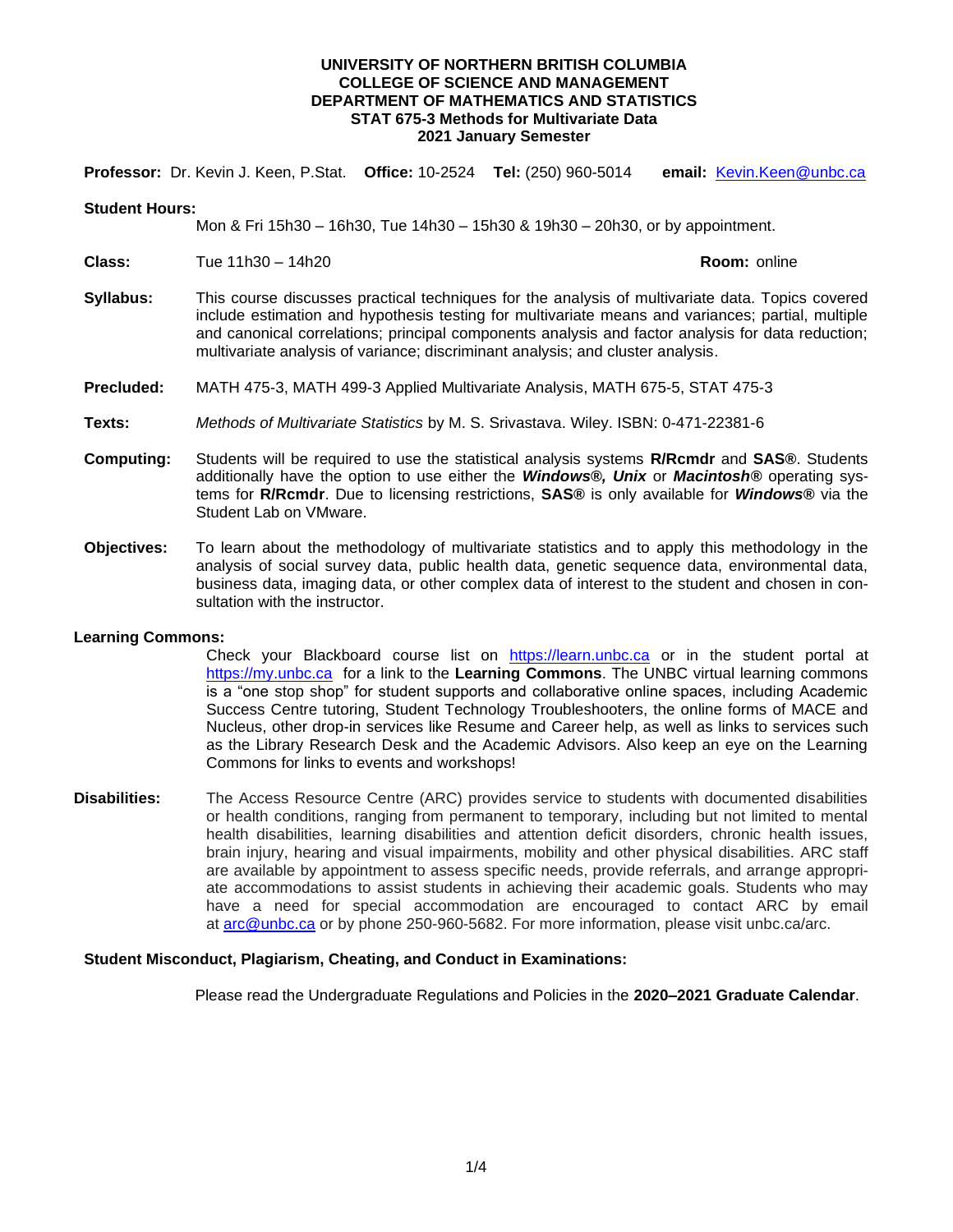# **Evaluation:**

| <b>Tri-Council Human Ethics Policy Tutorial</b> | 5%   |
|-------------------------------------------------|------|
| Assignments                                     | 25%  |
| Final Project Proposal (oral presentation)      | 10%  |
| Final Project Proposal (written proposal)       | 10%  |
| Final Project (oral presentation)               | 10%  |
| Final Project (written report)                  | 25%  |
| Final Exam (response to critique)               | 15%  |
|                                                 | 100% |

**Grades:** 

|  |                                               |  | <b>A+</b> 90 – 100% <b>B+</b> 77 – 79.9% <b>F</b> 0 – 69.9% |  |  |
|--|-----------------------------------------------|--|-------------------------------------------------------------|--|--|
|  | <b>A</b> $85 - 89.9\%$ <b>B</b> $73 - 76.9\%$ |  |                                                             |  |  |
|  | $A$ -  80 – 84.9% B-  70 – 72.9%              |  |                                                             |  |  |

Please check the last day to add/drop January semester courses without financial penalty and the last day to change January semester courses from audit to credit and from credit to audit. Also check the last day to withdraw with a 50% tuition refund and without academic penalty.

# **Tri-Council Human Ethics Policy Tutorial:**

Because it is anticipated that students will be analyzing data obtained from human participants in clinical trials or observational studies, all students are required to complete the online Tri-Council Human Ethics Policy (TCPS) 2 Tutorial Course on Research Ethics (CORE) and supply proof of successful completion. This requirement is regardless of whether the data used in the course is available to the public and downloadable over the internet from government agencies or from collections of previously published data held at postsecondary institutions or government agencies.

### **Assignments:**

- 6. Students have the opportunity to optionally work on assignments in small groups to develop proficiency with the chosen software packages in a collaborative setting with fellow students and the instructor.
- 7. In consultation with the instructor, groups of students can choose data to be analyzed in the assignments where possible. The same data can analyzed in different assignments.
- 8. Students are encouraged to work together during the computer laboratory sessions during course time.
- 9. Unless instructions are otherwise, you are expected to hand in individual assignments. If you have worked out the solutions with other students, you must write it up on your own and acknowledge all sources, inclusive of other students, instructors, and UNBC staff, to avoid plagiarism. If using the internet; provide the full webpage reference. If using another book; cite page numbers used. Please note that rules for homework may be different in your other courses.
- 10. Except for medical or compassionate reasons, late assignments will receive a mark of zero. The final mark for assignments will be based solely on assignments for which marks are recorded and will not include missed assignments that are excused for medical or compassionate reasons.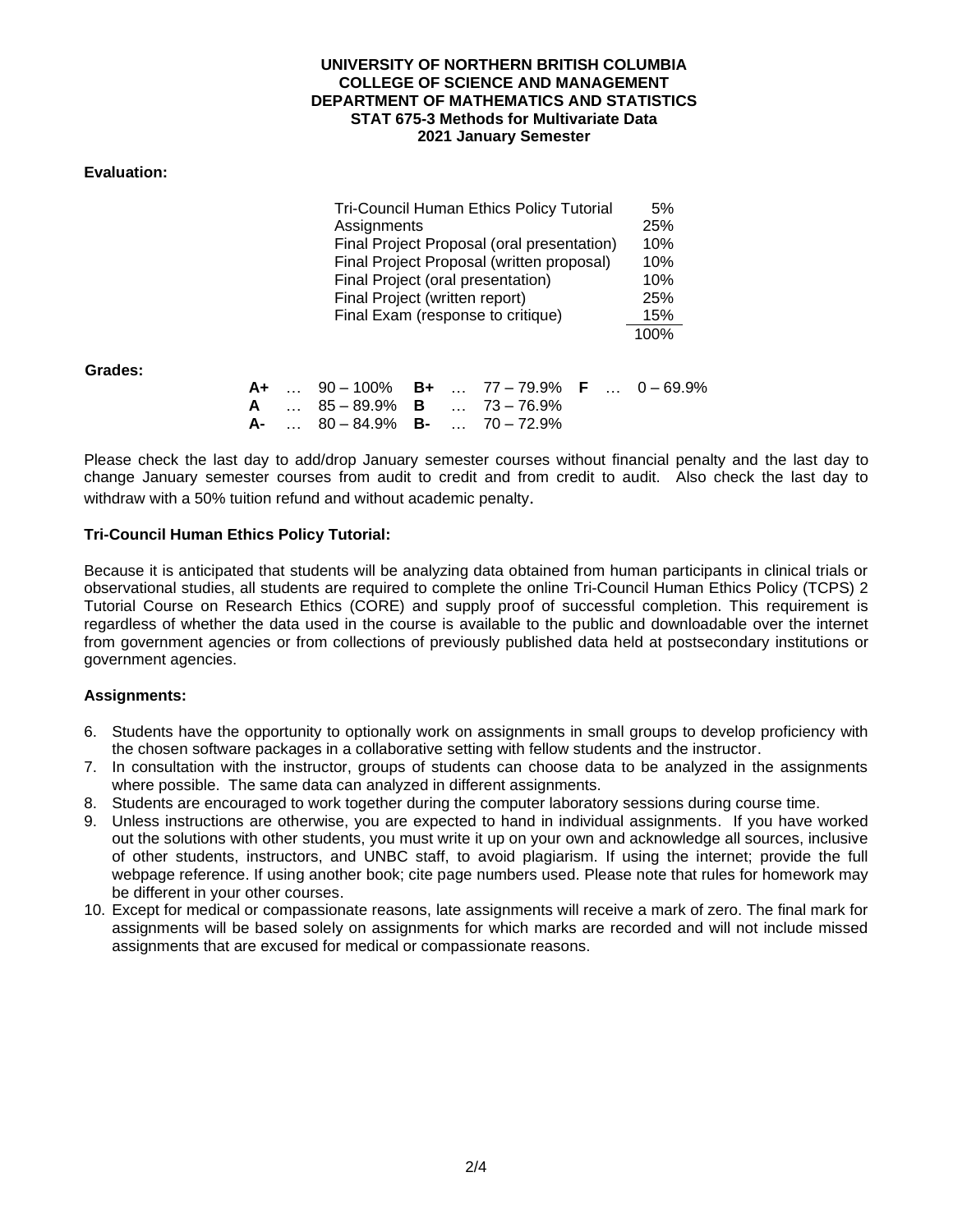# **Final Project Proposal Oral Presentation and Written Report:**

- 10. The purpose of the oral presentation is to give students the opportunity to develop and exercise oral presentation skills in a formal scientific setting.
- 11. The oral presentation is to be of 10 minutes duration followed by a 5-minute question period from the audience.
- 12. Students can prepare a traditional "chalk and talk" lecture using an online whiteboard or develop a LaTex or Powerpoint® presentation: the choice is theirs.
- 13. The final project is to be chosen by students in consultation with the instructor.
- 14. Students are required to plan for a one-hour meeting with the instructor at least 7 days in advance of the oral presentation to discuss their final project. The meeting may not necessarily require a full hour.
- 15. The written proposal is due the day of the oral presentations on Tuesday 2 Mar 2021.
- 16. The written proposal will discuss the final project, the software chosen for the analysis, any data sets to be analyzed and their limitations, the justification for methodological approach, and a consideration of possible obstacles and difficulties anticipated.
- 17. Except for medical or compassionate reasons, a missed oral presentation will receive a mark of zero.
- 18. Except for medical or compassionate reasons, a late written report will receive a mark of zero.

# **Final Project Oral Presentation and Written Report:**

- 6. The final project is to involve the application of multivariate methods to analyze data or the development of a novel multivariate method.
- 7. Note: any computer software developed by a student for evaluation in the course is the property of the student according to UNBC intellectual property regulations.
- 8. The choice of final project is to be determined in consultation with the instructor.
- 9. Stipulations for the written report of the final project are as follows.
	- a) The written portion of the final project is worth 25% of the final grade.
	- b) The report is to be submitted at the end of the last class Tuesday 4 April 2017.
	- c) Except for medical or compassionate reasons which must be documented, written reports submitted late will receive a mark of zero.
- 10. Stipulations for oral presentation of the final project are as follows.
	- a) The oral presentation is worth 10% of the final grade.
	- b) Oral presentations will be during the last class on Tuesday 4 April 2017.
	- c) The time period for the oral presentation will be randomly assigned at the start of the last class.
	- d) The duration of the presentation is to be 20 minutes followed by a 5-minute question period from the audience.
	- e) The presentation is to be done by prepared overhead transparencies or a Powerpoint® presentation.
	- f) Except for medical or compassionate reasons which must be documented, a missed oral presentation will receive a mark of zero.

# **Final Examination:**

- 1. The final examination is based upon the student's final project. The format is open book with access to any computer resources that the student might require to respond to critical review and questions similar in nature to those that an author might receive from reviewers of a manuscript submitted to journal for publication.
- *2.* The duration of the final examination is 3 hours and it will be scheduled by the Office of the Registrar.